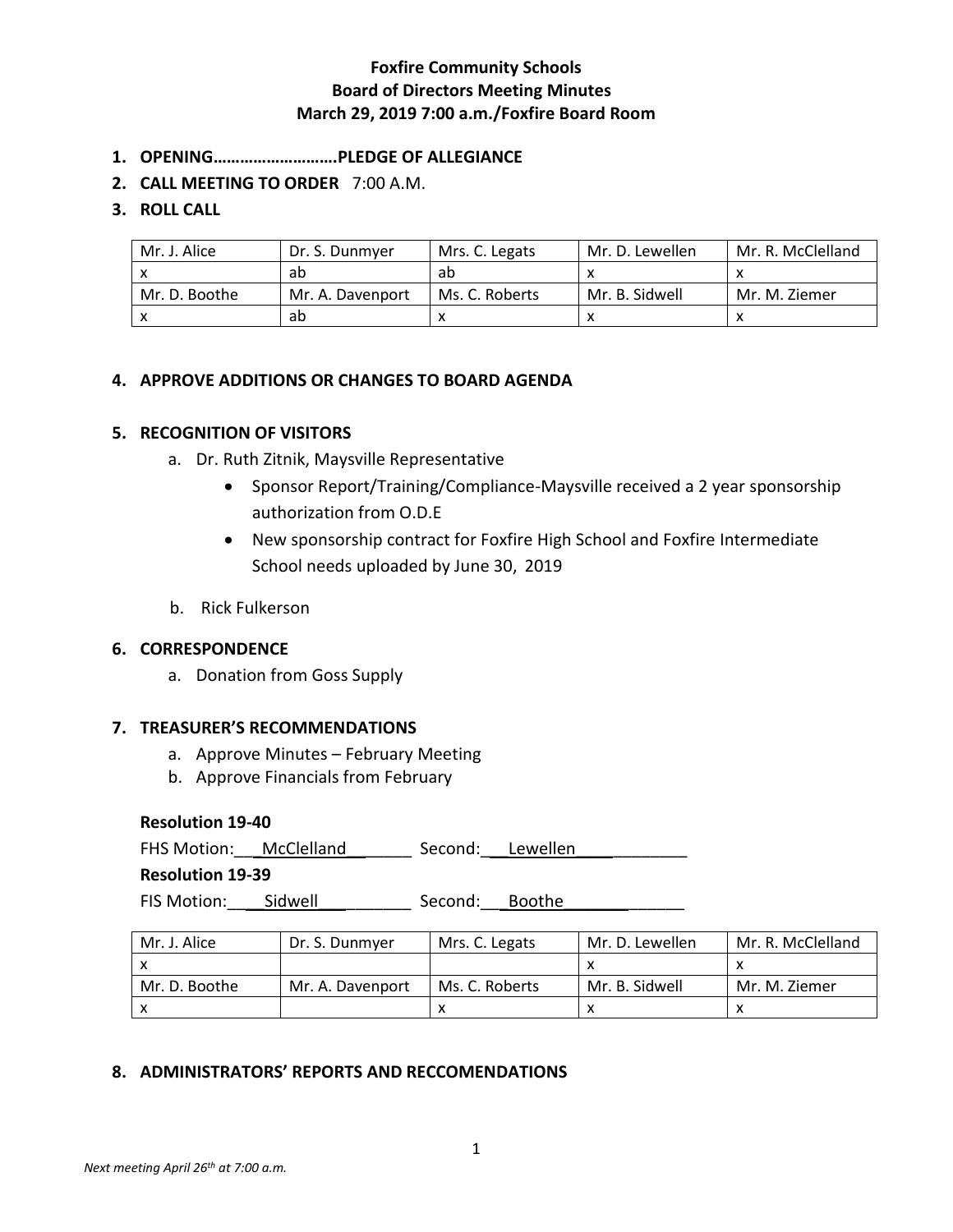#### **Reports to the Board**

- a. Enrollment FIS-42 FHS-365
- b. NEOLA Policies
- c. SERB Ruling

### **Recommendations for Consideration**

a. Tom Needles, Compass Consulting

#### **Resolution 19-41**

FHS Motion: Alice \_\_\_\_\_\_\_\_\_\_\_ Second: Lewellen

#### **Resolution 19-40**

FIS Motion: Ziemer Second: Sidwell

| Mr. J. Alice  | Dr. S. Dunmyer   | Mrs. C. Legats | Mr. D. Lewellen | Mr. R. McClelland |
|---------------|------------------|----------------|-----------------|-------------------|
|               |                  |                |                 |                   |
| Mr. D. Boothe | Mr. A. Davenport | Ms. C. Roberts | Mr. B. Sidwell  | Mr. M. Ziemer     |
|               |                  |                |                 |                   |

# **9. EXECUTIVE SESSION** (If needed)

WHEREAS boards of education and other governmental bodies are required by statute "to take official action and to conduct all deliberations upon official business only in open meetings, unless the subject matter is specifically excepted by law"; WHEREAS "the minutes need only reflect the general subject matter of discussion in executive sessions"; and WHEREAS the members of a public body may hold an executive session only at a regular or special meeting for the sole purpose

of consideration of any of the matters set forth below.

NOW THEREFORE BE IT RESOLVED under the provision of ORC 121.22, the board hereby enters executive session for the reason(s) herein stated:

- \_\_\_\_ Personnel matters
	- \_\_\_\_ Appointment of employee(s) (reemployment)
	- \_\_\_\_ Promotion or compensation
	- \_\_\_\_ Dismissal, discipline, or demotion of employee(s) or student(s)
	- \_\_\_\_ Investigation of charges or complaints of employee(s) or student(s)
- **K.** Purchase or sale of property

**Conference with an attorney** 

- \_\_\_\_\_ Preparing for, conducting, or reviewing negotiations or bargaining
- \_\_\_\_\_ Matters required by federal law or state statutes to be confidential
- **Specialized details of security arrangements**

Time Entered: 7:30 a.m.

Time Exited: \_\_\_ 8:26 a.m.